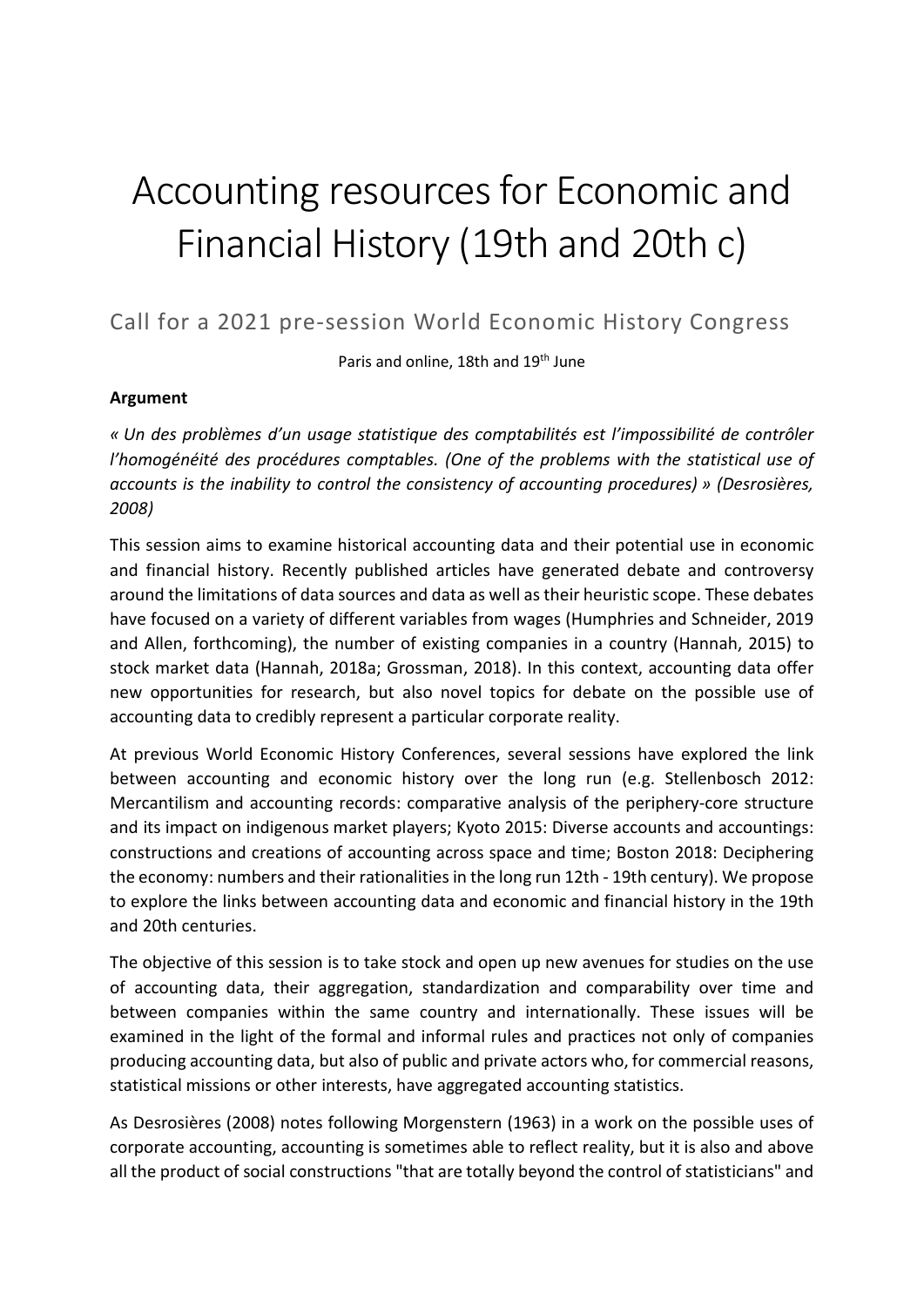therefore of historians who reuse these data. In the second case, accounting items give rise to valuations and raise questions about the reliability of the data (Capie and Billings, 2001).

However, other types of institutions such as codes of best practice, listing criteria, the reputation of banks and bankers as underwriters and the monitoring of major shareholders can make accounting practices more transparent and consistent (Hannah, 2018b). Other elements can be used to explain biases that could affect accounting data: the undervaluation of results to limit wage pressures (Bryer, 1993) or the introduction of taxation (Spoerer, 1998).

This session applies more particularly to the period 1870-1939 with no geographical limits. It focuses on the use of accounting data, their aggregation, standardization and comparability between companies within the same country and internationally. During this period, the forms of accounting regulation were still changing. Current models are based either on professionalization, as in Great Britain and then in the Commonwealth (Edwards and Walker, 2009), or on legislation, as in France and Germany (Camfferman and Detzen, 2018). However, the effects of these rules remain ambiguous (Labardin, 2011).

Without the list below being exhaustive, here are some topics that could be discussed:

- The links between the concrete production of accounting data and their possible uses.

- Regulations and the use of regulations (legal, tax or audit obligations) to understand the evolution of practices;

- The contribution of archives to understanding the informal practices and institutions affecting accounting data;

- Historicization of accounting categories to understand their spreading and decline;

- Historicization of evaluation methods to include periods and times when certain positions are over- or undervalued;

- Methodological proposals to measure the reliability and assess the comparability over time and between companies within the same country and internationally of accounting data;

- The practices of private and public actors who standardize and aggregate accounting data for publication (in public or commercial journals) or private exploitation.

While not exhaustive, this list aims to open a debate on accounting data and their possible uses across time and space in the future.

The Accounting History Review would be pleased to receive paper submissions as a follow-up to the session.

This pre-session is organized to allow participants to exchange ideas and arguments and select papers prior to the conference session.

## **Organizers**

Jan Annaert, University of Antwerp

Pierre Labardin, Paris-Dauphine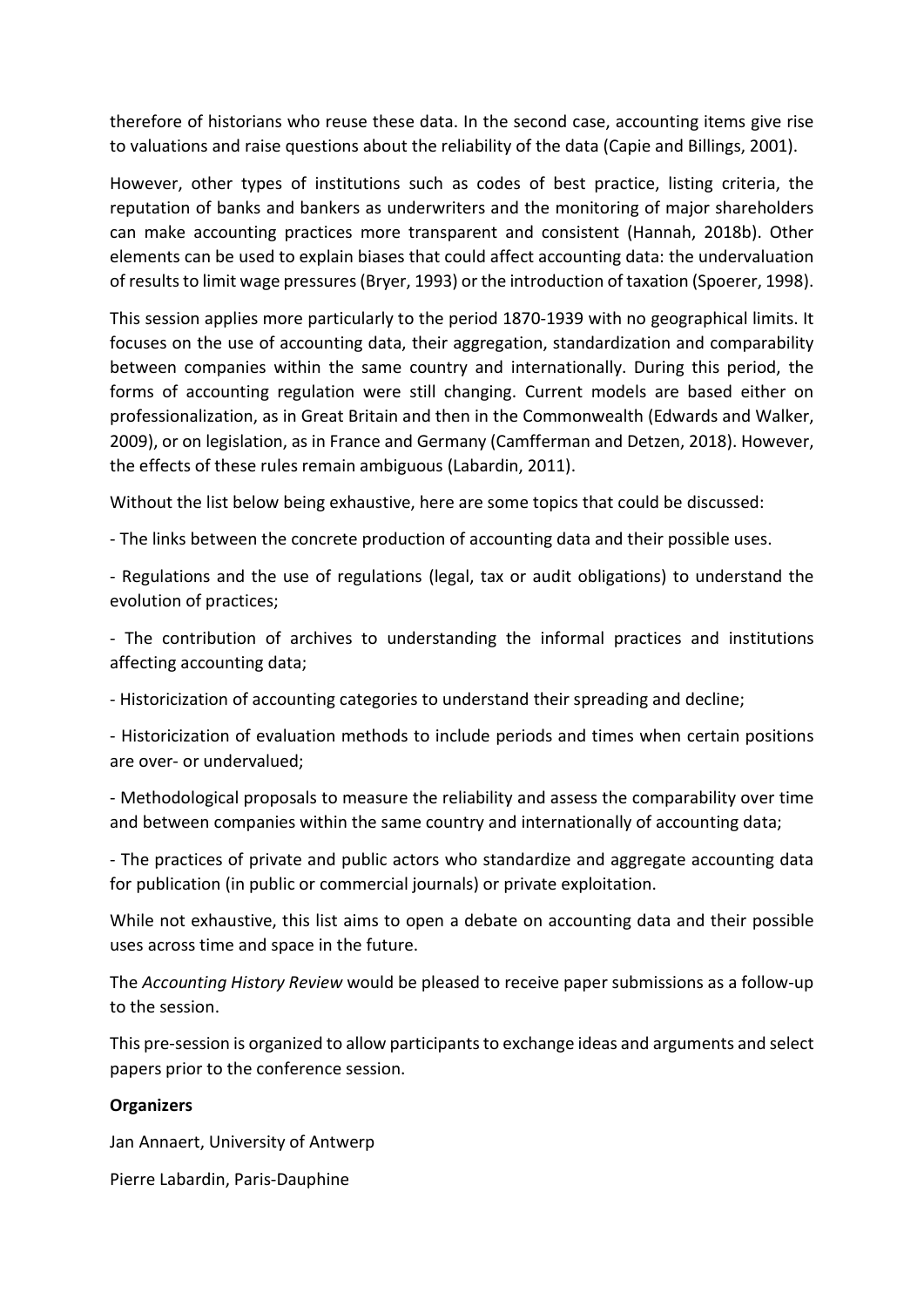Cheryl McWatters, University of Ottawa

Angelo Riva, European Business School and Paris School of Economics

### Additional information and deadlines:

31th January, 2021: extended abstract of their paper (not exceeding one page) to pierre.labardin@dauphine.psl.eu

28th February 2021: decision of the organizers

30th May 2021: submission of a full paper

18th and 19<sup>th</sup> June 2021: pre-session online and in Paris

July 2022: World Economic History Congress in Paris

### References

Allen, R. C. (forthcoming). Spinning their wheels: a reply to Jane Humphries and Benjamin Schneider. The Economic History Review.

Bryer, R. A. (1993). The late nineteenth-century revolution in financial reporting: Accounting for the rise of investor or managerial capitalism? Accounting, Organizations and Society, 18(7- 8), 649-690.

Camfferman, K., & Detzen, D. (2018). "Forging accounting principles" in France, Germany, Japan, and China: A comparative review. Accounting History, 23(4), 448-486.

Capie, F., & Billings, M. (2001). Accounting issues and the measurement of profits-English banks 1920–68. Accounting, Business & Financial History, 11(2), 225-251.

Desrosières, A. (2008). L'argument statistique. Tome 1, Pour une sociologie historique de la quantification. Presses de l'Ecole des Mines.

Edwards, J. R., & Walker, S. P. (Eds.). (2009). The Routledge companion to accounting history. Routledge.

Grossman R. (2018), Revising 'Bloody foreigners!', The Economic History Review, 71(4), 1357- 1359.

Hannah, L. (2015). A global corporate census: publicly traded and close companies in 1910. The Economic History Review, 68(2), 548-573.

Hannah, L. (2018a). The London Stock Exchange, 1869–1929: new statistics for old ?. The Economic History Review, 71(4), 1349-1356.

Hannah, L. (2018b). Corporate Governance, Accounting Transparency and Stock Exchange Sizes in Germany, Japan and "Anglo-Saxon" Economies, 1870-1950. Hitotsubashi Institute for Advanced Study, Hitotsubashi University, WP HIAS-E-77, November.